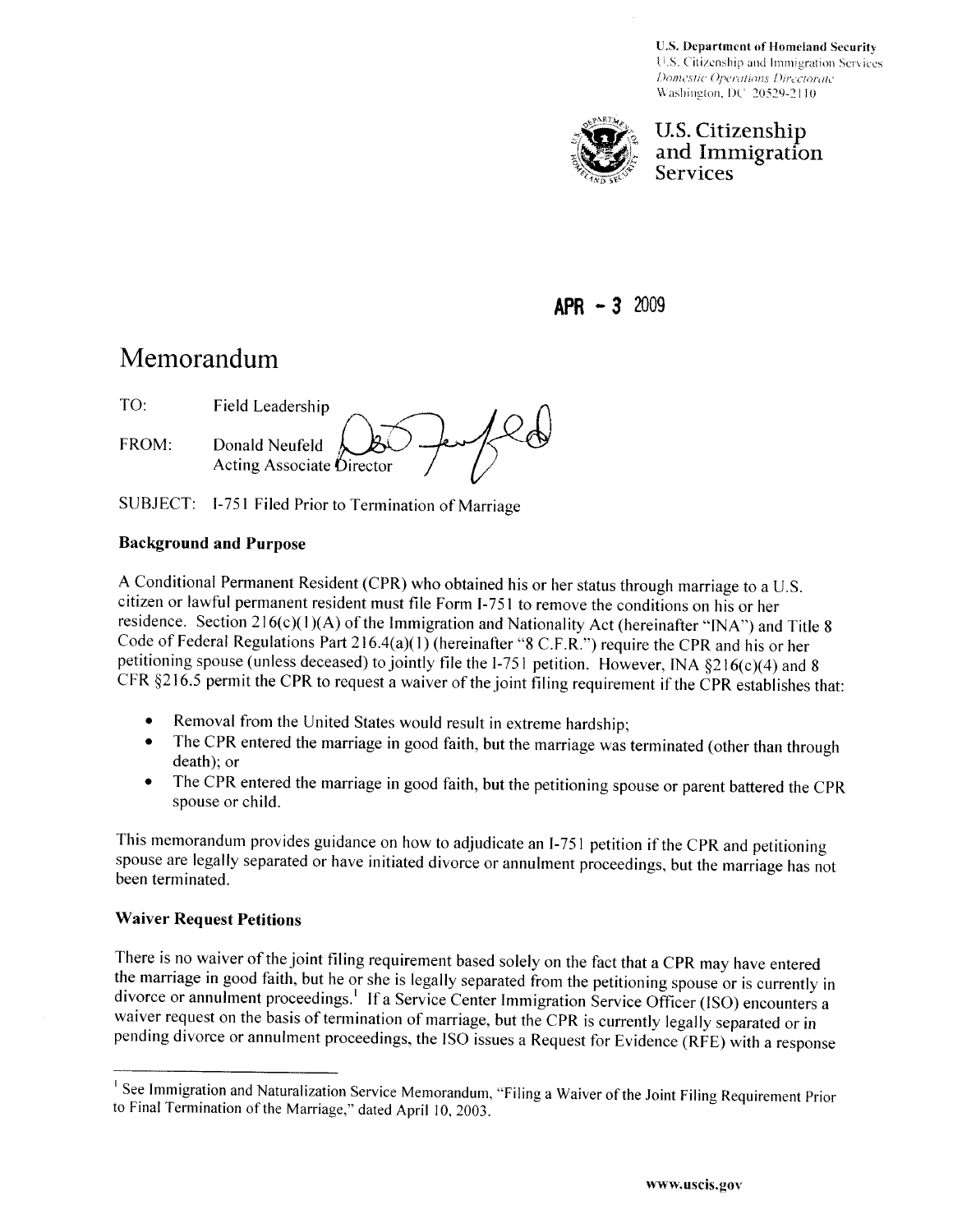Page 2 1-75 **1** Filed Prior to Termination of Marriage

waiver request on the basis of termination of marriage, but the CPR is currently legally separated or in pending divorce or annulment proceedings, the IS0 issues a Request for Evidence (RFE) with a response period of 87 days. In many cases the divorce will take place during the response period to the RFE, which affords the CPR the opportunity to establish eligibility for the waiver by submitting a copy of his or her final divorce decree or annulment. If the CPR establishes eligibility for the waiver, the IS0 adjudicates the petition on the merits in accordance with established procedure. If the CPR does not respond to the RFE, or if the CPR's response does not establish eligibility for the waiver, the IS0 denies the 1-75 1 and issues a Notice of Termination of Conditional Resident Status. The IS0 then refers the case through the proper chain of command for issuance of a Notice to Appear (NTA).<sup>2</sup> In denying the I-751. the IS0 notifies the CPR that he or she is ineligible for a waiver of the joint filing requirement because his or her divorce or annulment is not yet finalized; however, he or she may be able to establish eligibility for the waiver before an immigration judge in the event'the marriage is terminated during the pendency of removal proceedings.

## **Jointly Filed Petitions**

Unless a CPR is able to establish eligibility for a waiver, he or she must file the 1-75 1 jointly with his or her U.S. citizen or Lawful Permanent Resident spouse. INA §216(c)(3)(A) and (B) and 8 CFR §216.4(c) provide that U.S. Citizenship and Immigration Services (USCIS) may approve the 1-75 1 petition and remove the CPR's conditions if

- The CPR and petitioning spouse (unless deceased) jointly file an I-751 within the 90 days immediately before the two year anniversary of the date the CPR obtained permanent resident status;
- The CPR and petitioning spouse (unless deceased) appear for an interview; and  $\bullet$
- USCIS determines the following facts are true:
	- o The marriage was legal where it took place;
	- o The marriage has not been terminated;
	- $\circ$  The marriage was not entered into for the purpose of procuring permanent resident status; and
	- $\circ$  No fee (other than to an attorney for filing assistance) was paid for the filing of the underlying I- 130 or I- 129F.

The statute and regulations require approval of the 1-75 1 petition if the above conditions are met. USCIS may not deny a petition solely because the spouses are separated and/or have initiated divorce or annulment proceedings. However, legal separation or initiation of divorce or annulment proceedings may suggest that the CPR entered into the marriage for the sole purpose of procuring permanent resident status.

If a Service Center ISO encounters an  $I-751$  petition<sup>3</sup> jointly filed by co-petitioners who are still married but are legally separated andlor are in pending divorce or annulment proceedings, the IS0 issues the CPR

 $<sup>2</sup>$  A CPR who is separated from the petitioning spouse, or has initiated divorce or annulment proceedings with the</sup> petitioning spouse, may only file a waiver of the joint filing requirement if he or she can establish that removal from the United States would result in extreme hardship or that the CPR entered the marriage in good faith, but the petitioning spouse or parent battered/abused the CPR spouse or child. In such instances, the waiver would be based<br>on the hardship or battery, not on the separation or the divorce or annulment proceedings.

<sup>&</sup>lt;sup>3</sup> If the CPR marked Part 2 Box A for a joint filing, but the petitioning spouse did not sign the form, the adjudicator should follow current operating procedures to obtain the spouse's signature. If the CPR does not respond to the signature request, the adjudicator should deny the case for abandonment. If the CPR responds to the request but